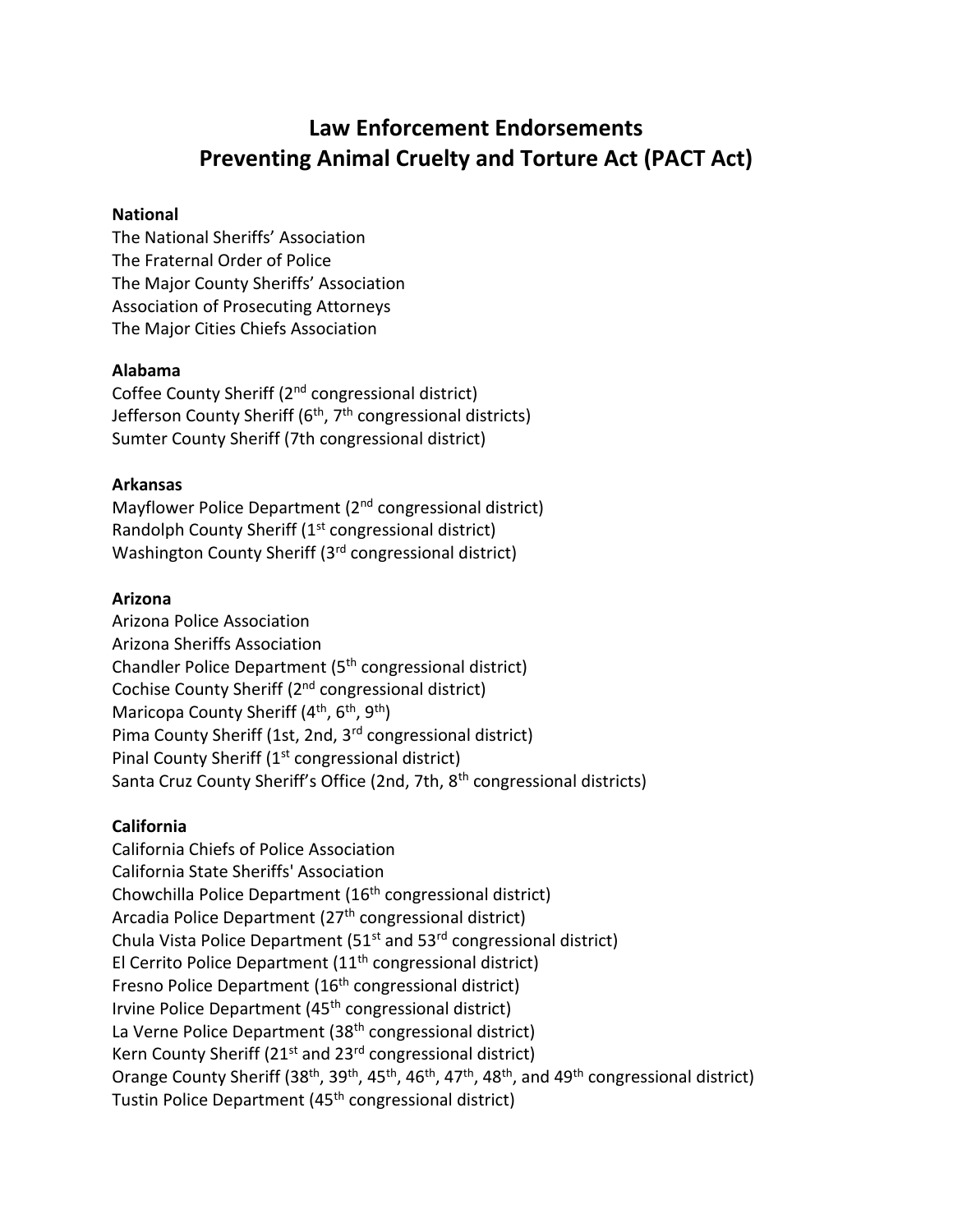San Diego County Sheriff (49<sup>th</sup>, 50<sup>th</sup>, 51<sup>st</sup>, 52<sup>nd</sup>, 53<sup>rd</sup> congressional districts) San Mateo County Sheriff (14th, 18th congressional districts) Solano County Sheriff  $(3<sup>rd</sup>, 5<sup>th</sup>$  congressional districts) Vallejo Police Department (3rd, 5th congressional districts) Ventura County Sheriff (26<sup>th</sup> congressional district) Yolo County Sheriff (3<sup>rd</sup>, 6<sup>th</sup> congressional districts)

## **Colorado**

Archuleta County Sheriff (3rd congressional district) Greeley Police Department (4th congressional district) Denver Police Department (1<sup>st</sup> congressional district)

## **Connecticut**

Brookfield Police Department (2nd congressional district)

## **Florida**

Brevard County Sheriff (8th congressional district) Daytona Beach Police Department (6<sup>th</sup>, 7<sup>th</sup> congressional district) Lee County Sheriff  $(17<sup>th</sup>, 19<sup>th</sup>$  congressional districts) Marco Island Police Department (19th congressional district) Orange City Police Department (7<sup>th</sup> congressional district) Orange County Sheriff  $(8<sup>th</sup>, 9<sup>th</sup>$  congressional district) Palm Beach Sheriff (21<sup>st</sup>, 22<sup>nd</sup> congressional district) South Daytona Police Department (6<sup>th</sup> congressional district) St. Lucie County Sheriff (18<sup>th</sup> congressional district) Volusia County Sheriff ( $6<sup>th</sup>$ ,  $7<sup>th</sup>$  congressional districts) Wauchula Police Department (17<sup>th</sup> congressional district)

#### **Georgia**

Athens-Clarke County Police Department (10<sup>th</sup> congressional district) Atlanta Police Department (5<sup>th</sup> congressional district) Canton Police Department (11th congressional district) Fannin County Sheriff (9th congressional district) Gwinnett County Sheriff ( $4<sup>th</sup>$ ,  $7<sup>th</sup>$ ,  $10<sup>th</sup>$  congressional district) Legrange Police Department (3<sup>rd</sup> congressional district) Lumpkin County Sheriff (9<sup>th</sup> congressional district) Monroe Police Department (10<sup>th</sup> congressional district) Moultrie Police Department (8<sup>th</sup> congressional district) Paulding County Sheriff (14<sup>th</sup> congressional district) Stephens County Sheriff (9<sup>th</sup> congressional district)

#### **Idaho**

Bannock County Sheriff (2<sup>nd</sup> congressional district)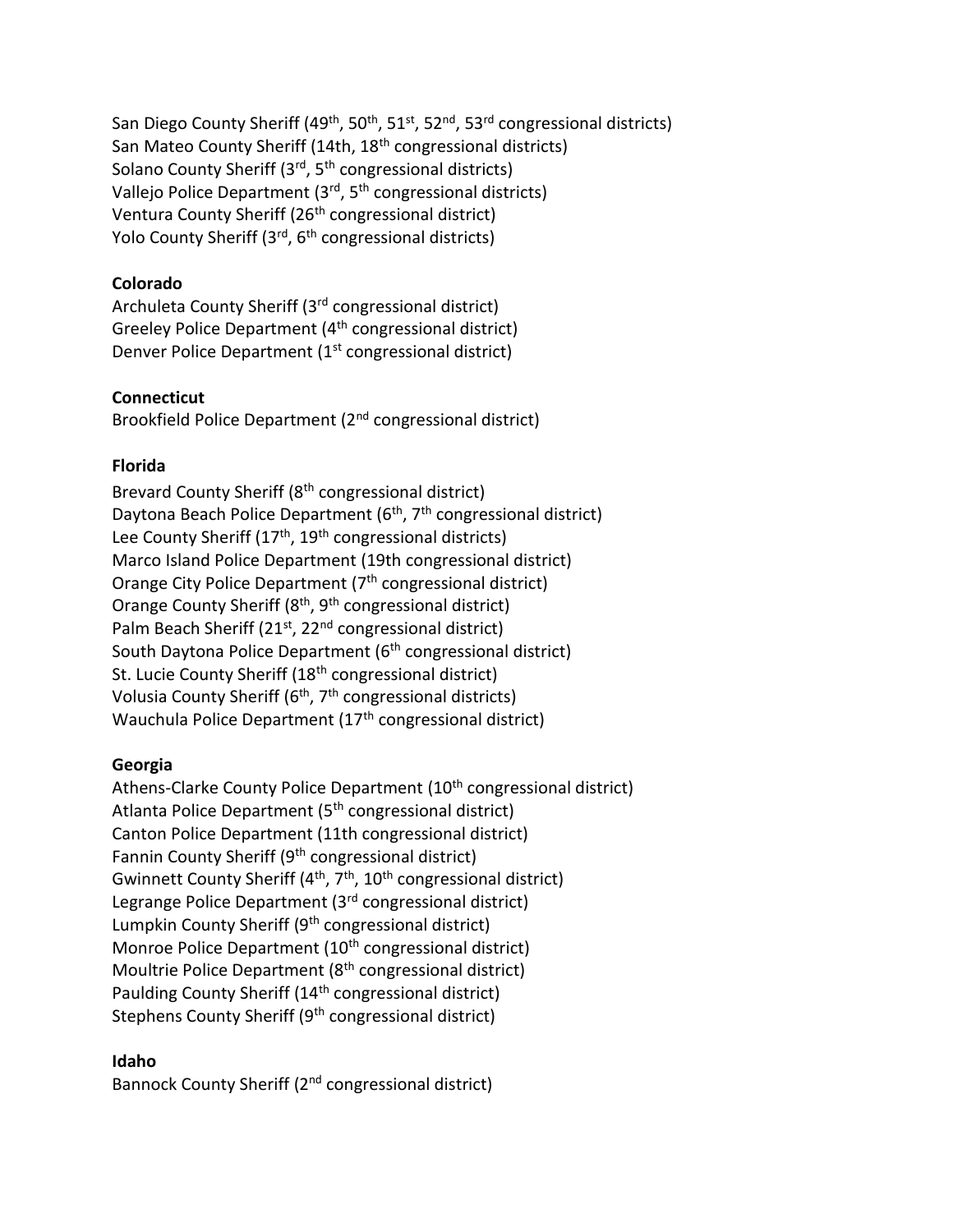### **Illinois**

Cook County Sheriff ( $1<sup>st</sup>$  through  $11<sup>th</sup>$  congressional districts) DuPage County Sheriff ( $6<sup>th</sup>$ ,  $11<sup>th</sup>$ ,  $14<sup>th</sup>$  congressional districts) Palatine Police Department  $(6<sup>th</sup>, 8<sup>th</sup>$  congressional districts) Palos Heights Police Department (3rd congressional district) Whiteside County Sheriff (17<sup>th</sup> congressional district)

## **Indiana**

Marion County Sheriff (7<sup>th</sup> congressional district) Madison County Sheriff (5th congressional district)

#### **Iowa**

Iowa State Sheriffs' & Deputies' Association Carroll Police Department (4th congressional district) Cass County Sheriff (3rd congressional district) Cedar Rapids Police Department (1<sup>st</sup> congressional district) Chickasaw County Sheriff (4th congressional district) Denison Police Department (4th congressional district) Floyd County Sheriff (4th congressional district) Harlan Police Department (4th congressional district) Humboldt County Sheriff (4th congressional district) Linn County Sheriff (1st congressional district) Marshalltown Police Department (1st congressional district) Polk County Sheriff (3rd congressional district) Poweshiek County Sheriff (1st congressional district) Shelby County Sheriff (4th congressional district) Story County Sheriff (4th congressional district) Urbandale Police Department (3rd congressional district)

#### **Kansas**

Garden City Police Department (1<sup>st</sup> congressional district) Saline County Sheriff (1<sup>st</sup> congressional district)

## **Kentucky**

Daviess County Sheriff (2<sup>nd</sup> congressional district)

# **Louisiana**

Caddo Parish Sheriff's Office (4th congressional district)

# **Maryland**

Frederick County Sheriff (6<sup>th</sup> congressional district) Harford County Sheriff (2<sup>nd</sup> congressional district) Worcester County Sheriff (1st congressional district)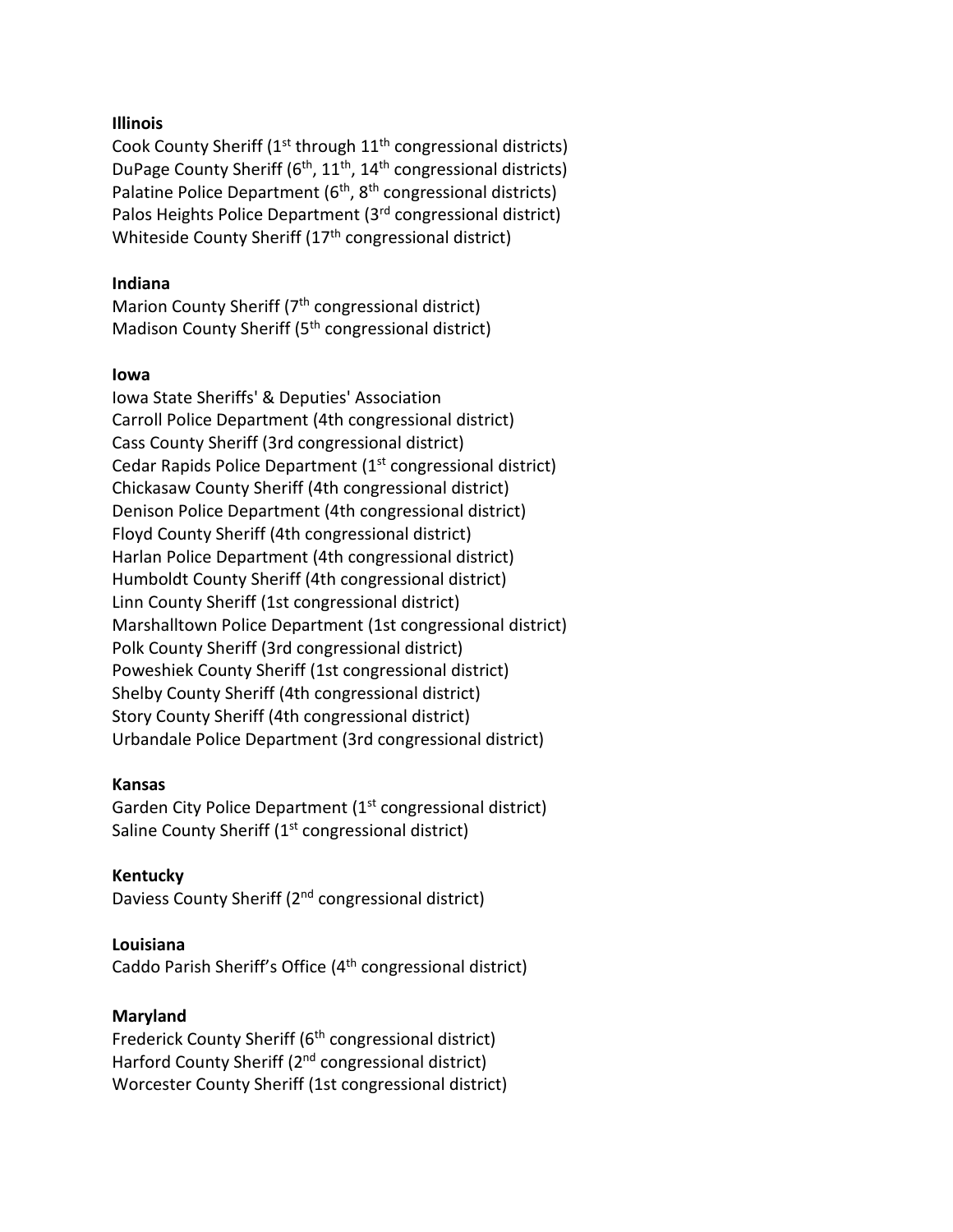### **Michigan**

Bloomfield Hills Police Department (11th congressional district) Charlevoix County Sheriff (1<sup>st</sup> congressional district) Mason County Sheriff (2<sup>nd</sup> congressional district) Milford Police Department  $(11<sup>th</sup>$  congressional district) Muskegon County Sheriff (2<sup>nd</sup> congressional district) Oakland Sheriff's Department (11th congressional district) Osceola County Sheriff (4<sup>th</sup> congressional district) West Bloomfield Police Department (11th congressional district)

## **Minnesota**

Plymouth Police Department (3rd congressional district)

## **Nebraska**

Douglas County Sheriff (2nd congressional district) Gage County Sheriff (3rd congressional district)

## **Nevada**

Churchill County Sheriff (2nd congressional district)

## **New Hampshire**

Laconia Police Department (1st congressional district)

**New Jersey** Bergen County Sheriff (5<sup>th</sup> congressional district)

#### **New Mexico**

Albuquerque Police Department (2nd congressional district) San Miguel County Sheriff (3<sup>rd</sup> congressional district) Roswell Police Department (2nd congressional district)

## **New York**

Albany County Sheriff  $(21<sup>st</sup>$  congressional district) Essex County Sheriff (21<sup>st</sup> congressional district) Genesee County Sheriff's Office (27th congressional district) Monroe County Sheriff (25<sup>th</sup> congressional district) Niagara County Sheriff (27th congressional district) Schuyler County Sheriff (23<sup>rd</sup> congressional district)

## **North Carolina**

Alamance County Sheriff (4th, 6th, 13<sup>th</sup> congressional districts) Avery County Sheriff (11<sup>th</sup> congressional district) Catawba County Sheriff (5<sup>th</sup>, 9<sup>th</sup>, 10<sup>th</sup>, 11<sup>th</sup> congressional districts) Chatham County Sheriff ( $2<sup>nd</sup>$ ,  $4<sup>th</sup>$ ,  $6<sup>th</sup>$ , congressional districts)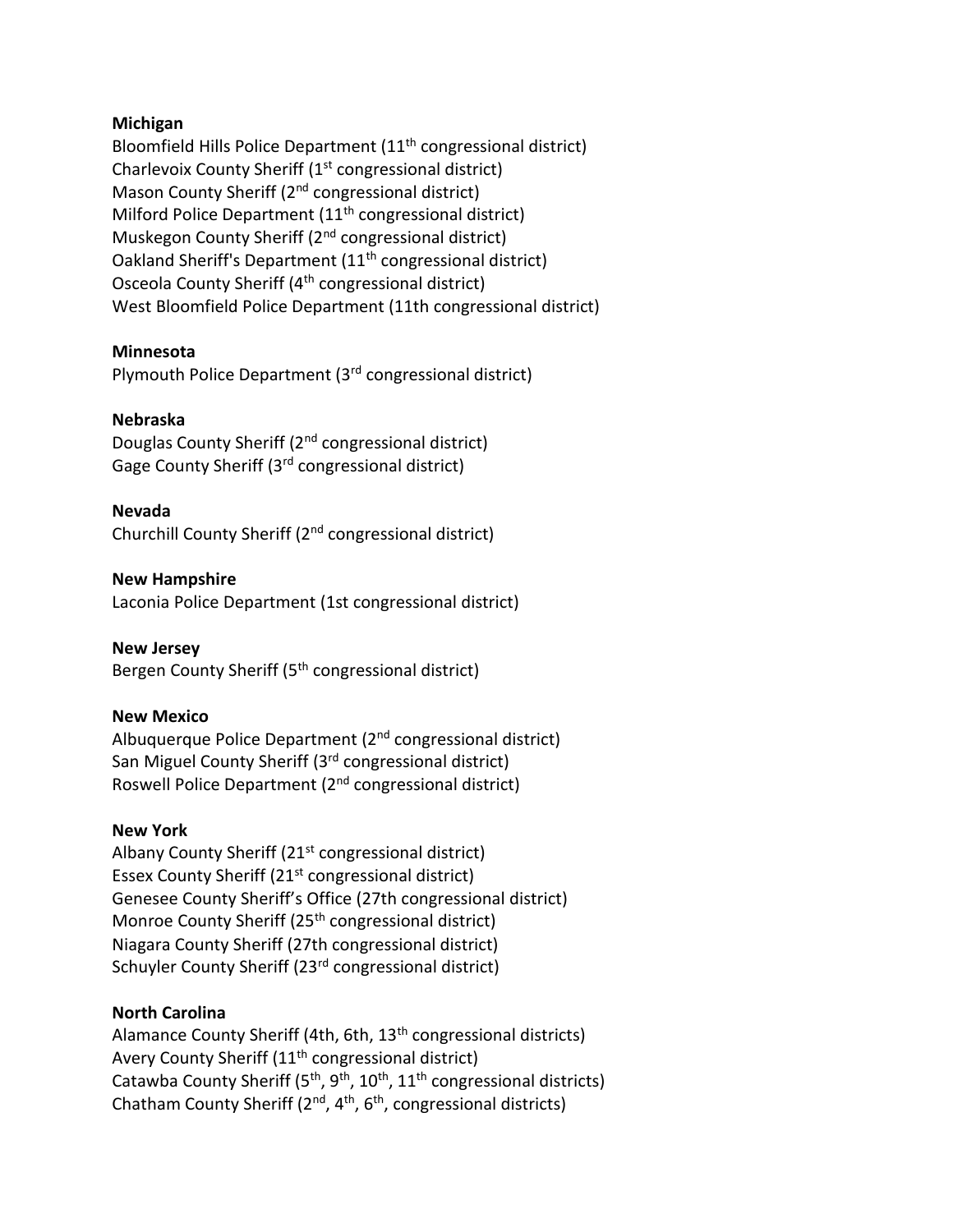Craven County Sheriff (1<sup>st</sup>, 3<sup>rd</sup> congressional districts) Durham County Sheriff (4<sup>th</sup> congressional district) Granville County Sheriff (1st, 6th, 13th congressional districts) Mecklenburg County Sheriff (9<sup>th</sup> congressional district) Mitchell County Sheriff (10<sup>th</sup> congressional district) Moore County Sheriff (2<sup>nd</sup> congressional district) New Hanover County Sheriff (3rd, 7th congressional districts) Rockingham County Sheriff (6th, 13<sup>th</sup> congressional districts) Union County Sheriff (9th congressional district) Wilson County Sheriff  $(1<sup>st</sup>, 13<sup>th</sup>$  congressional districts)

## **Ohio**

Bratenahl Police Department (11th congressional district) Clermont County Sheriff (2nd congressional district)

## **Oregon**

Multnomah County Sheriff  $(1<sup>st</sup>, 3<sup>rd</sup>, 5<sup>th</sup>$  congressional districts)

## **Pennsylvania**

Chester County Sheriff (6th, 7th, 16th congressional districts)

## **South Carolina**

Charleston County Sheriff  $(1<sup>st</sup>, 6<sup>th</sup>$  congressional districts) Cherokee County Sheriff (5th congressional district) Darlington County Sheriff (5th 7th congressional district) Laurens County Sheriff (3<sup>rd</sup>, 4<sup>th</sup> congressional districts) Myrtle Beach Police Department (1<sup>st</sup> congressional district) Pickens County Sheriff (3<sup>rd</sup> congressional district)

#### **Tennessee**

Tennessee Sheriffs' Association Bradley County Sheriff (3rd congressional district) Dickson County Sheriff (5<sup>th</sup> congressional district) Franklin County Sheriff  $(7<sup>th</sup>$  congressional district) Moore County Sheriff's Office (4<sup>th</sup> congressional district) Sequatchie County Sheriff (4<sup>th</sup> congressional district) Sumner County Sheriff (5th, 6th congressional district) White County Sheriff (6<sup>th</sup> congressional district)

#### **Texas**

Anderson County Sheriff (5<sup>th</sup> congressional district) Bastrop County Sheriff (10<sup>th</sup>, 17<sup>th</sup>, 27<sup>th</sup> congressional districts) Bexar County Sheriff (20<sup>th</sup>, 21<sup>st</sup>, 23<sup>rd</sup>, 28<sup>th</sup>, 35<sup>th</sup>) Blanco County Sheriff (21<sup>st</sup> congressional district)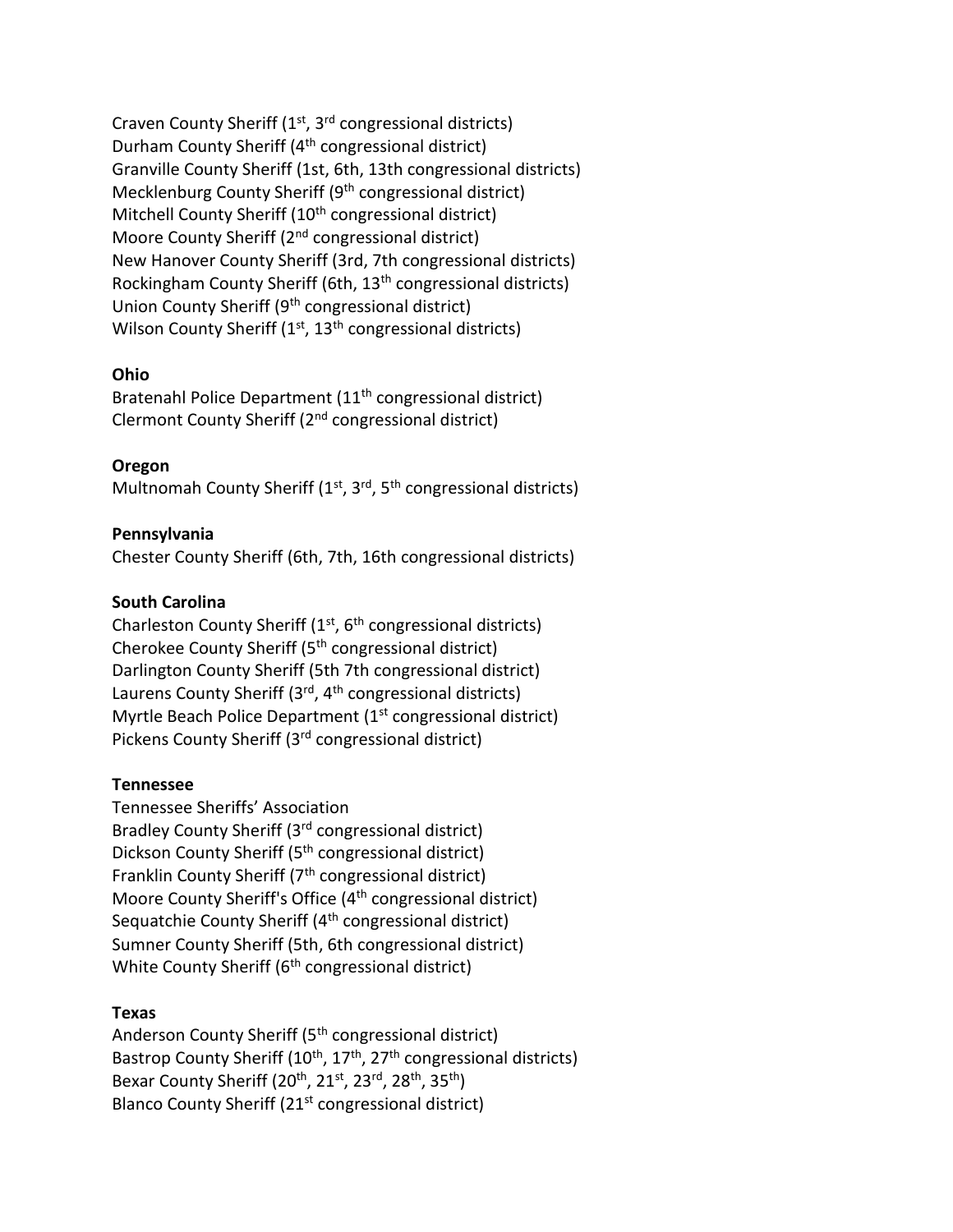Collin County Sheriff (4th congressional district) Comal County Sheriff (21<sup>st</sup>, 35<sup>th</sup> congressional districts) Corpus Christi Police Department (27<sup>th</sup> congressional district) Dallas County Sheriff (5<sup>th</sup>, 24<sup>th</sup>, 26<sup>th</sup>, 30<sup>th</sup>, 32<sup>nd</sup>, 33<sup>rd</sup> congressional districts) El Paso County Sheriff ( $16<sup>th</sup>$ , 23<sup>rd</sup> congressional districts) Guadalupe County Sheriff (15th congressional district) Harris County Sheriff ( $9<sup>th</sup>$ ,  $10<sup>th</sup>$ ,  $18<sup>th</sup>$ ,  $2<sup>nd</sup>$  congressional districts) Hutchinson County Sheriff (13<sup>th</sup> congressional district) Jack County Sheriff (13th congressional district) Lakeway Police Department (25th congressional district) Luling Police Department (27<sup>th</sup> congressional district) Nacogdoches County Sheriff (1<sup>st</sup> congressional district) Paris Police Department (4<sup>th</sup> congressional district) Parker County Sheriff's Office (12<sup>th</sup> congressional district) Reagan County Sheriff (23rd congressional district) Shiner Police Department (27th congressional district) Terrell Police Department (21st congressional district) Travis County Sheriff ( $10^{th}$ ,  $17^{th}$ ,  $21^{st}$ ,  $25^{th}$ ,  $35^{th}$ , congressional districts) Victoria Police Department (27<sup>th</sup> congressional district)

## **Utah**

Millard County Sheriff (2<sup>nd</sup> congressional district) Salt Lake County Sheriff  $(2^{nd}, 3^{rd}, 4^{th}$  congressional districts)

#### **Virginia**

Virginia Sheriffs' Association Bedford County Sheriff (6<sup>th</sup> congressional district) Brunswick County Sheriff (5th congressional district) Buchanan County Sheriff (verbal endorsement, working on written, 9<sup>th</sup> congressional district) Buckingham County Sheriff (5th congressional district) Caroline County Sheriff (1st congressional district) Carroll County Sheriff (3<sup>rd</sup>, 9<sup>th</sup> congressional districts) Chesapeake County Sheriff (4th congressional district) Dayton Police Department (6<sup>th</sup> congressional district) Front Royal Police Department (6<sup>th</sup> congressional district) Grottoes Police Department (6<sup>th</sup> congressional district) Highland County Sheriff (verbal endorsement, working on written, 6<sup>th</sup> congressional district) Hopewell City Sheriff (4<sup>th</sup> congressional district) Isle of Wight County Sheriff (4th congressional district) Loudoun County Sheriff (10<sup>th</sup> congressional district) Norfolk County Sheriff (3rd congressional district) Roanoke County Sheriff (6th congressional district) Shenandoah County Sheriff (6<sup>th</sup> congressional district)